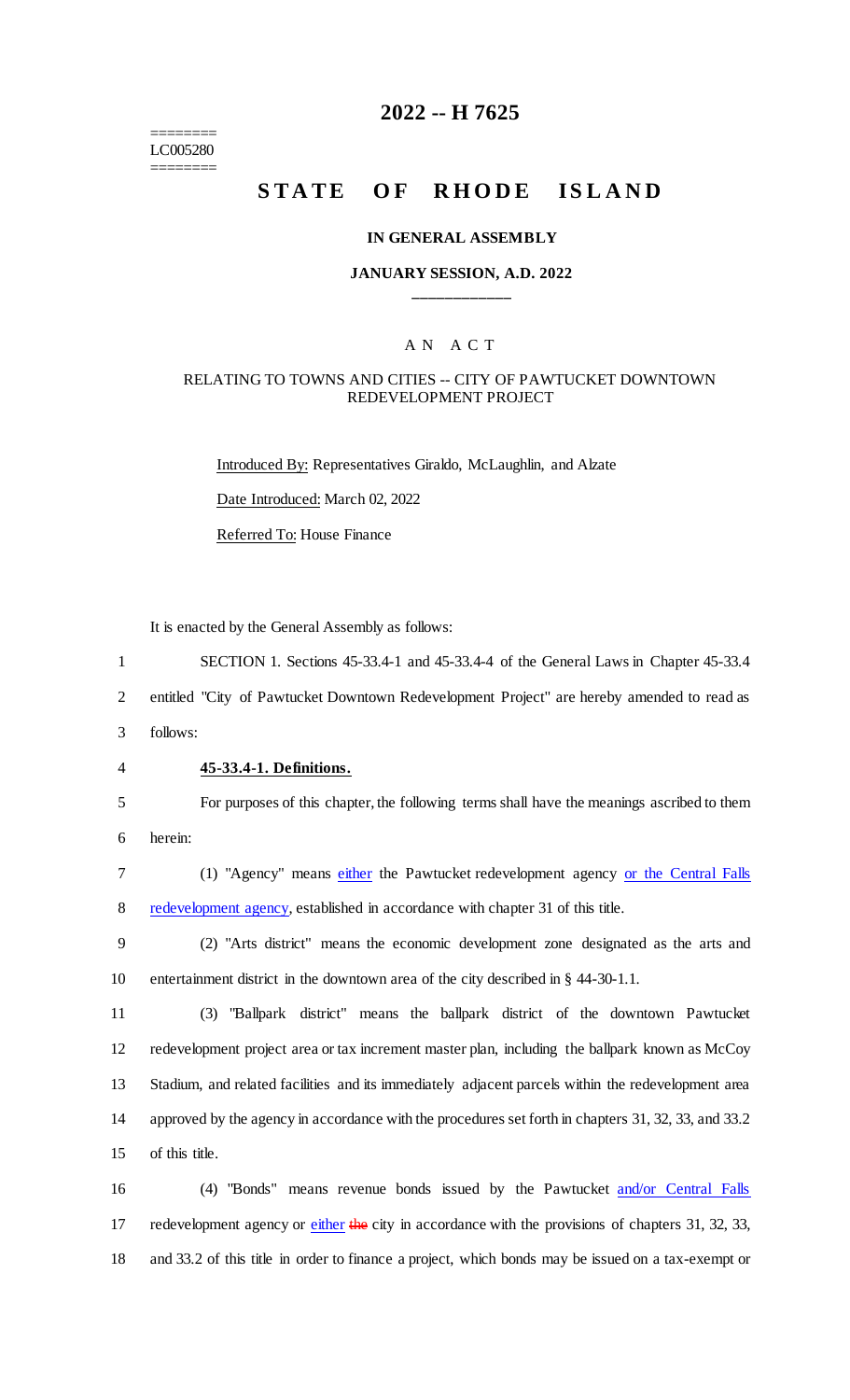taxable basis, on a fixed-rate basis or variable-rate basis, or any combination thereof, and may be issued in one or more sub-series and supported with letters or lines of credit, liquidity facilities, insurance or other support arrangements including, but not limited to, interest rate "caps," "floors," "collars," that the agency or city, as issuer, determines to be necessary or desirable for the purpose of generating savings or managing interest rates in connection with, or subsequent to, or incidental to the issuance, carrying, or securing of the bonds.

(5) "City" means the city of Pawtucket, Rhode Island and/or the city of Central Falls.

 (6) "City economic activity taxes" means city incremental tangible asset taxes, hotel taxes, food and beverage tax revenues, and non-real property assessments from activities in the arts district, the growth center district, and the ballpark district, as set forth in the economic activity taxes agreement negotiated by the governor and the state director of the department of revenue, as described in § 45-33.4-4.

 (7) "City tax increment revenues" means revenues generated under chapter 33.2 of this title that are expected to include incremental real estate property taxes, personal property taxes, special assessments on real property, and betterment fees generated in the arts district, the growth center district, and the ballpark district.

 (8) "Economic activity taxes agreement" means the agreement by and among the agency, the city, and the state described in § 45-33.4-4.

19 (9) "Growth center district" means the growth center districts districts described in a redevelopment plan or in a tax increment district master plan approved by the agency in accordance with the procedures set forth in chapters 31, 32, 33, and 33.2 of title 45, which shall have boundaries 22 as follows: Area 1 - The area beginning at the point of intersection of Lonsdale Avenue and the Central Falls/Pawtucket line, continuing south on Lonsdale Avenue until Beecher Street, then heading east, then south, then east on Beecher Street to Coleman Street, then turning south onto 25 Coleman Street to Carpenter Street, then heading east onto Carpenter Street to Conant Street, then turning south onto Conant Street, continuing to Main Street, then turning northeast onto Main Street to Church Street, then turning east onto Church Street to Pine Street, then turning south onto Pine Street to South Union Street, then turning east onto South Union Street to Park Place West, then 29 turning south onto Park Place West to George St, continuing south onto George Street to Division Street, then turning east onto Division Street to Taft Street, then turning south onto Taft Street to Max Read Field, turning east at Max Read Field and crossing the Seekonk River, then turning south along Seekonk River boundary to the intersection of Berry Spring Street and School Street, continuing northerly onto School Street to Bowers Street, turning east onto Bowers Street to Prospect Street, then turning north onto Prospect Street to Interstate 95, turning northeast onto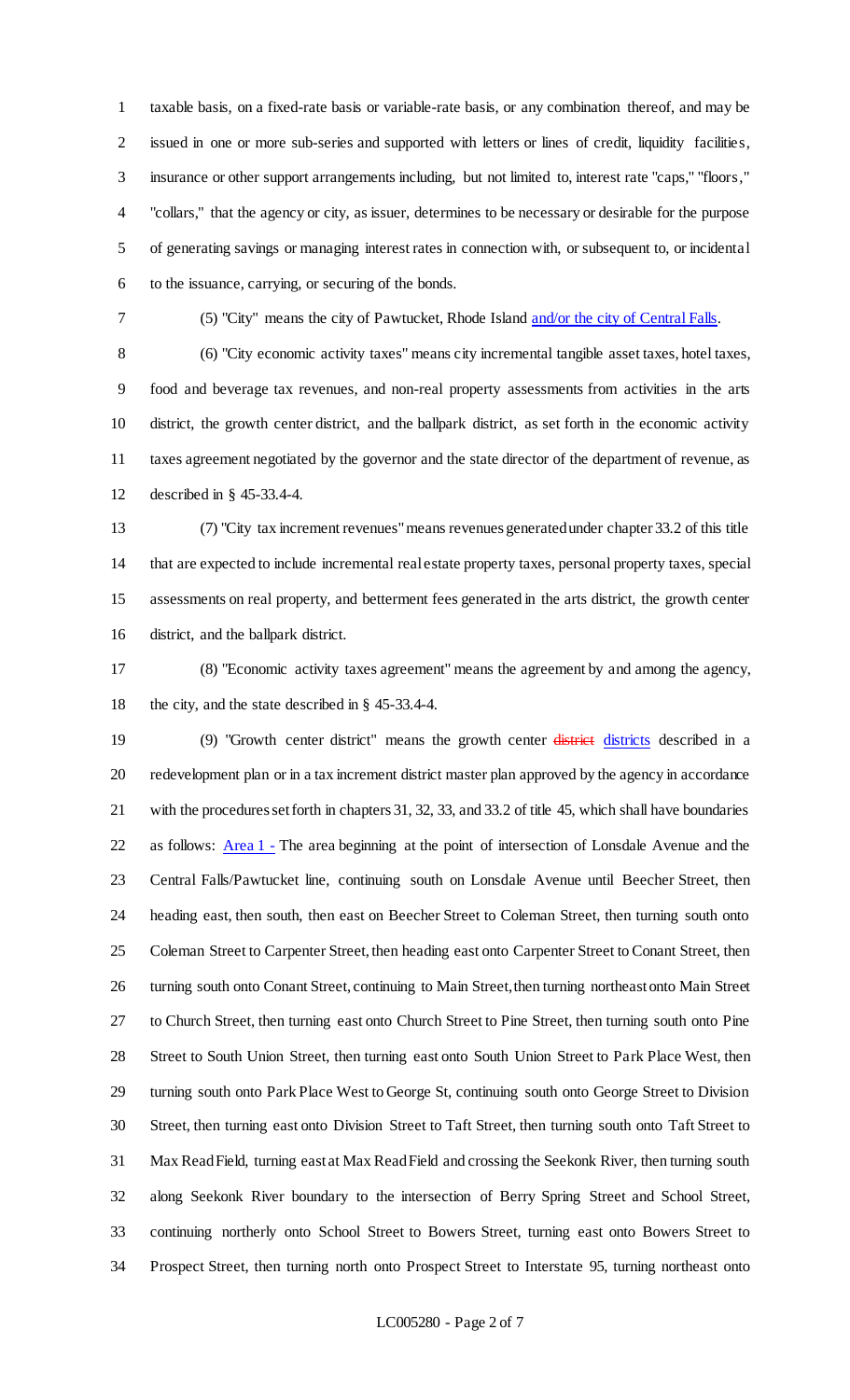Interstate 95 to Walcott Street, turning west onto Walcott Street to Broadway, turning northerly onto Broadway to edge of Interstate 95, continuing north along the western edge of Interstate 95 to Pawtucket/Attleboro city line, then turning west at the city line to the Blackstone River, then south along the city boundary on the Blackstone River, continuing westerly along the city line to the intersection with Clay Street, then northerly along the easterly property line of Central Falls Assessor's plat 5 lot 29 to Cross Street, then westerly along Cross Street until the intersection with Pine Street, then northerly along Pine Street to Rand Street, then westerly along Rand Street to 8 Lonsdale Avenue, then southerly along Lonsdale Avenue to the point where the city line intersects with Lonsdale Avenue. Area 2 - The area beginning at the intersection of Broad Street and 10 Blackstone Street in Central Falls, then running north along Broad Street to the intersection with High Street, then running easterly along High Street to the intersection with the now or formerly Providence & Worcester Railroad, then southerly along the railroad to the intersection with Blackstone Street, then westerly along Blackstone Street to the point where Blackstone Street intersects with Broad Street..

 (10) "Project" means any project as defined in § 45-33.2-3 or any capital project as defined in § 45-33.2-3.1 within the ballpark district, arts district, or growth center district and shall include "project costs" as described in § 45-33.2-28, which definition shall apply irrespective of whether the project is described in a redevelopment plan or in a tax increment district master plan.

(11) "Redevelopment plan" means a redevelopment plan as defined in § 45-31-8.

(12) "State" means the state of Rhode Island.

 (13) "State economic activity taxes" means incremental tax revenues realized in the arts district, the growth center district, and the ballpark district assessed and collected under chapters 11, 18, 19, and 30 of title 44 as set forth in the economic activity taxes agreement negotiated by the governor and the state director of the department of revenue; provided, however, that state economic activity taxes shall not include existing tax revenues unless: 1) The project is to facilitate an expansion of an existing business that will otherwise be unable to increase the number of full- time employees in the state; or 2) The commerce corporation certifies in writing that a defined amount of revenues from the districts collected and assessed under chapters 18, 19, and 30 of title 44 are necessary to finance or complete a given project; 3) The public investments made under this chapter for a project can be demonstrated to have a likely appreciable positive impact on the revenues of an existing business within the district; or 4) The project is necessary to retain a businesses that is at substantial risk of relocating to a viable location out-of-state as verified by the Rhode Island commerce corporation. The commerce corporation shall establish, by regulation, the documentation that shall be required to verify compliance under this subsection. In order to assist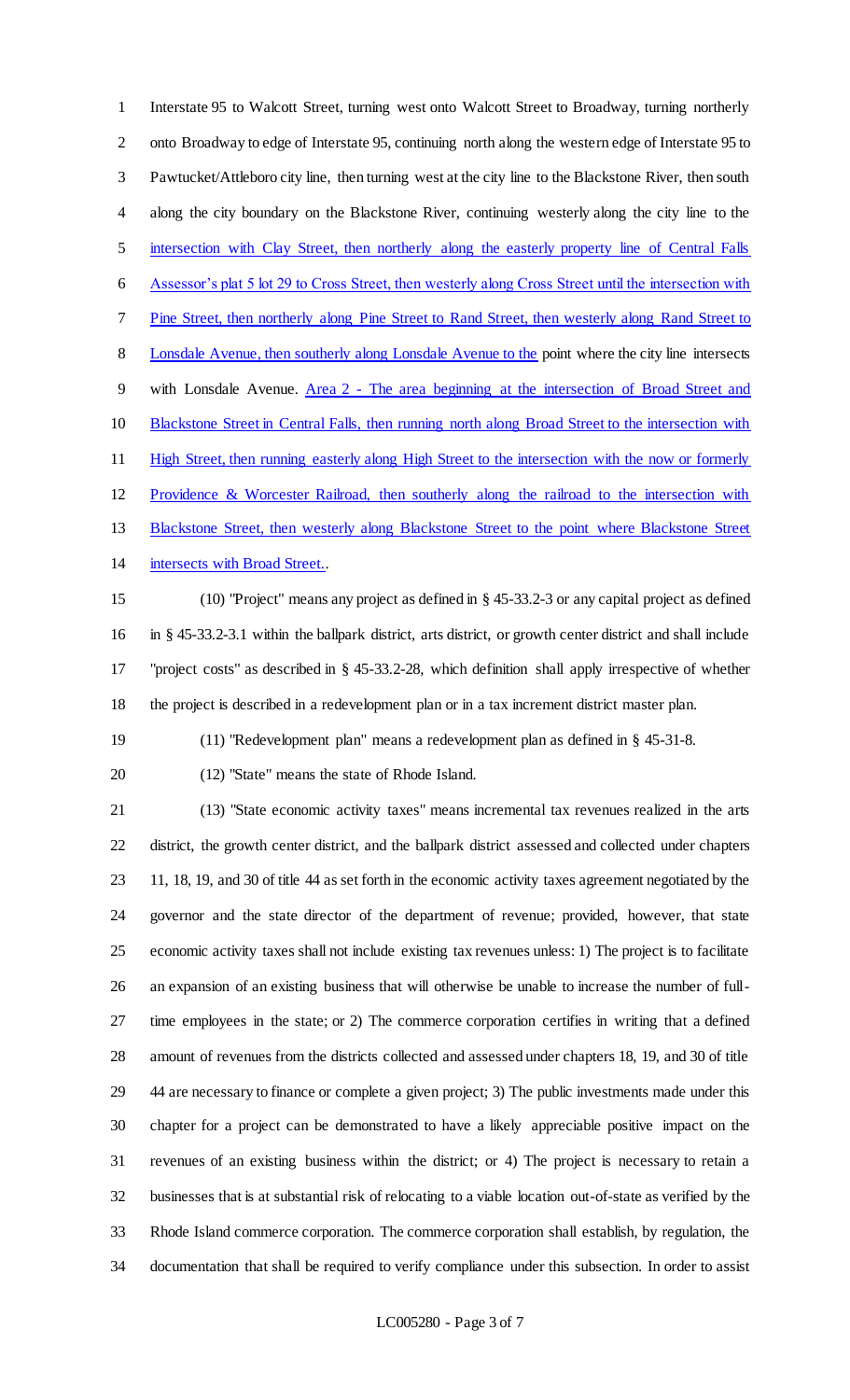the commerce corporation in verifying compliance, the affected business's chief executive officer, or equivalent officer, shall attest under oath:

 (i) With respect to any portion of a project that is financing municipal or public facilities, that the project is needed and that the financing of the project is in the public interest; or

 (ii) With respect to any portion of the project providing financing for industrial or commercial development purposes, that unemployment or the threat of unemployment exists in the city or that security against future unemployment is required; that the project is needed; that it will provide employment or security against loss of employment, including the approximate number of new jobs that should be created or preserved, construction and nonconstruction, their approximate wage rates, what types of fringe benefits such as healthcare or retirement benefits there will be; and the projected increase in personal income taxes to the state of Rhode Island, all having a reasonable relationship to the probable cost of acquiring, establishing, improving, or rehabilitating the facilities in which the employment is to be provided or maintained.

 (14) "Tax increment district master plan" means a tax increment district master plan as defined in § 45-33.2-3.1.

## **45-33.4-4. Authorization of economic activity taxes agreement.**

 (a) The state, acting by and through the department of revenue, is authorized to enter into an economic activity taxes agreement with the agency and the city for the purposes of financing projects, bonding costs, including capitalized interest, debt service reserves, and costs of issuance. Such economic activity taxes agreement may include such covenants and undertakings of the state as the state director of the department of revenue and the governor deem reasonable, including, without limitation, provisions enabling the payment of amounts under the economic activity taxes agreement from legally available funds for each fiscal year during which any bonds are outstanding.

 (b) Such economic activity taxes agreement and the pledge and assignment of the state economic activity taxes shall be subject to the provisions of this chapter rather than the provisions of chapter 64.21 of title 42. Upon the execution of an economic activity taxes agreement, such economic activity taxes shall be segregated by the state division of taxation from all other tax revenues of the state and deposited on a monthly basis into a restricted account known as the "downtown Pawtucket redevelopment economic activity taxes fund or the Central Falls 30 redevelopment economic activity fund." However, in the event an economic activity taxes agreement has not been signed by June 30, 2020, incremental tax revenues realized in the arts district, the growth center district, and the ballpark district assessed and collected under chapters 18 and 19 of title 44 shall be segregated by the state division of taxation and deposited into the 34 applicable fund downtown Pawtucket redevelopment economic activity taxes fund. Monies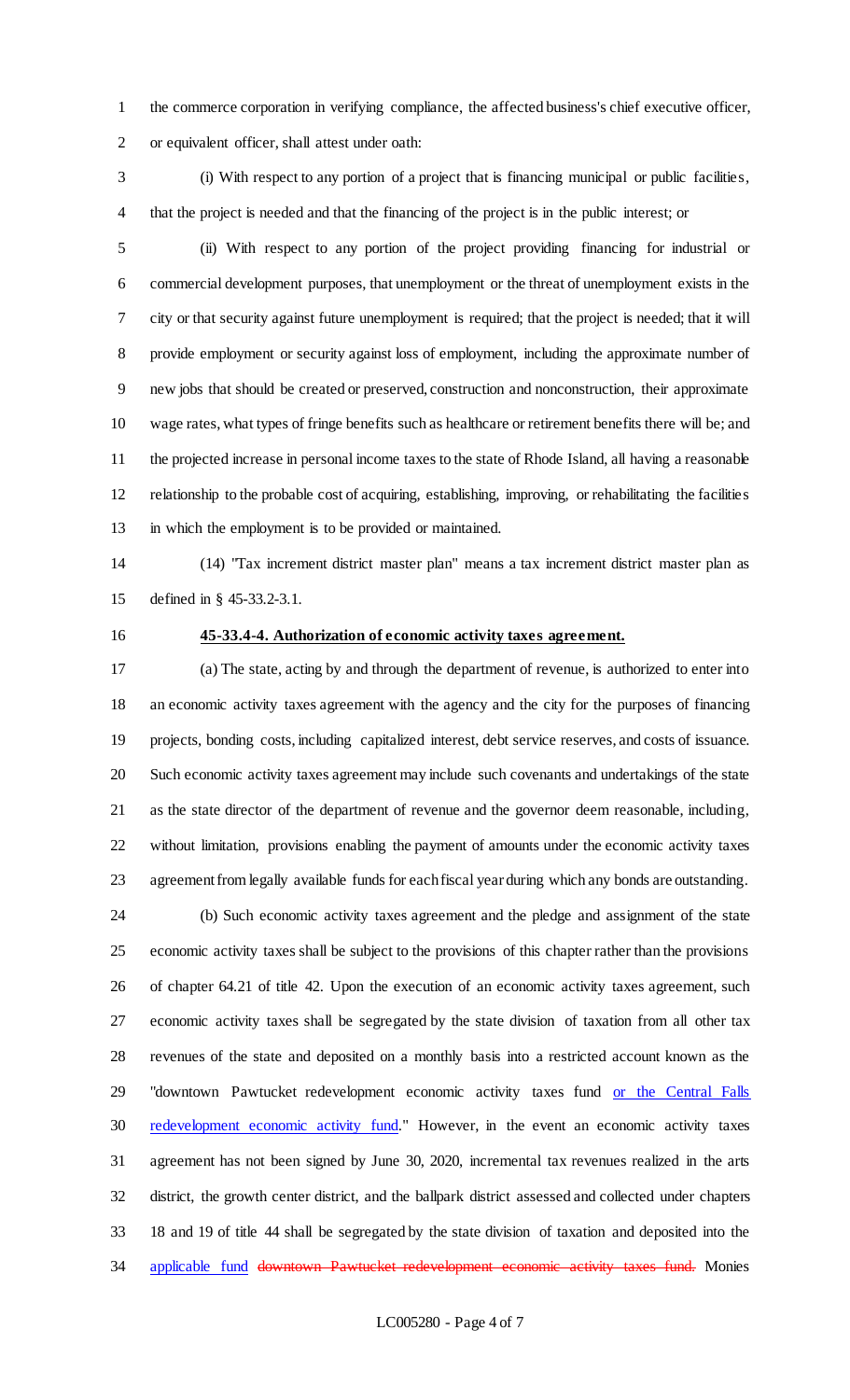1 deposited in the downtown Pawtucket redevelopment economic activity taxes fund may be applied to payment of debt service on the bonds; to fund debt service reserves; to costs of infrastructure improvements in and around the ballpark district, arts district, and the growth center district; to fund future debt service on the bonds; and to fund a redevelopment revolving fund established in 5 accordance with § 45-33-1. If economic activity taxes remain in such downtown Pawtucket redevelopment economic activity taxes fund at the end of the state's fiscal year, the monies shall be retained in the fund to be applied in future fiscal years and shall not be applied to reduce future 8 payments but may be applied to "super sinker," "turbo," or other redemption of the bonds, such that if the agency receives revenues in excess of requirements in the bond indenture or trust agreement securing the bonds, the bonds may be retired. Nothing in this chapter shall prohibit the pooling of revenues for the payment of the bonds, provided that the economic activity taxes agreement, bond indenture, or trust agreement shall provide for a reconciliation of contributions of the agency, the city, and the state from time to time; provided however, that the state hereby pledges to and agrees with any person, firm, or corporation, or federal agency subscribing to or acquiring any bonds secured by revenues under this chapter, that the state will not limit or alter the rights vested in the city or the agency or such bondholders until all bonds at any time issued, together with their interest, are fully met and discharged. The state does further pledge to and agree with the United States, and any other federal agency, that in the event that any federal agency constructs or contributes any funds for the construction, extension, improvement, equipping, furnishing, or enlargement of any project, or any portion of it, the state will not alter or limit this chapter in any manner that would be inconsistent with the due performance of any agreements with the federal agency; and the city and the agency continue to have and may exercise all powers granted by this chapter, so long as the powers are necessary or desirable for the carrying out of the purposes of this chapter.

 (c) The economic activity taxes agreement shall not constitute indebtedness of the state or any of its subdivisions, or a debt for which the full faith and credit of the state or any of its subdivisions is pledged. The state's obligation to make payments of state economic activity taxes under the state economic activity taxes agreement shall be solely from legally available funds.

 (d) The economic activity taxes agreement may be terminated upon agreement of the parties thereto, provided, however, the economic activity taxes agreement shall not be terminated so long as any bonds secured by the economic activity taxes remain outstanding.

 (e) By no later than September 30, 2019, the state department of revenue shall establish the baseline to be used in the calculation of state revenues in the state economic activity tax agreement. By that date, the department of revenue, in consultation with the state commerce corporation shall develop a template of an economic activity tax agreement to be executed between the city, the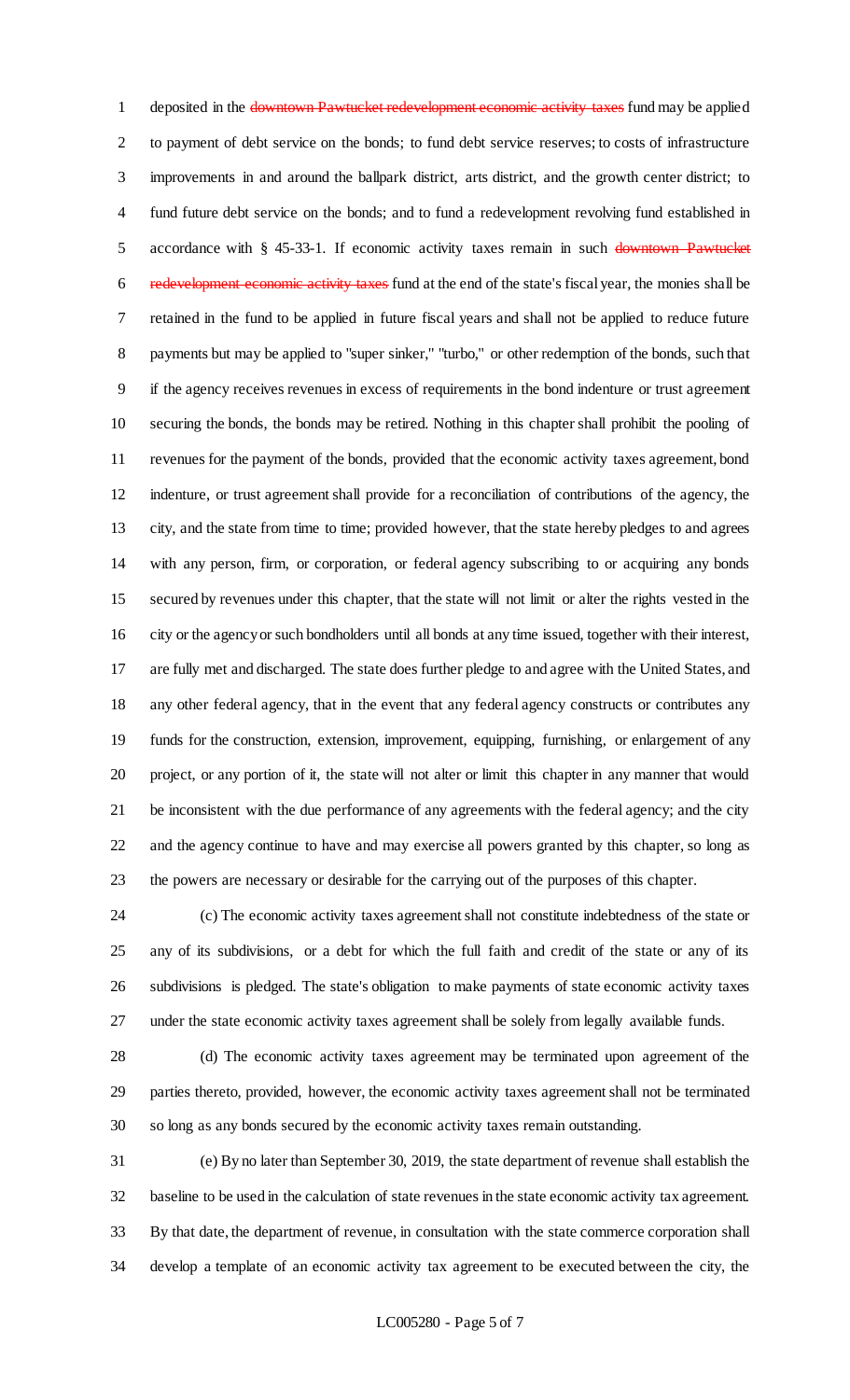agency, and the state at such time that a redevelopment project is submitted for consideration. Upon submission of a redevelopment project by the city or the agency for financing under this statute, the state shall complete negotiations and finalize approval of an economic activity agreement within 120 days of the submission of the request for financing.

 (f) Not later than February 1 of each year commencing February 1, 2022 2023, the city, the agency, and the Rhode Island commerce corporation shall submit a performance review report to the general assembly which includes, but is not limited to, the following information: sources and uses of project funds, permanent job and construction job creation numbers, local and state tax revenue estimates, and project completion schedules.

SECTION 2. This act shall take effect upon passage.

#### ======== LC005280 ========